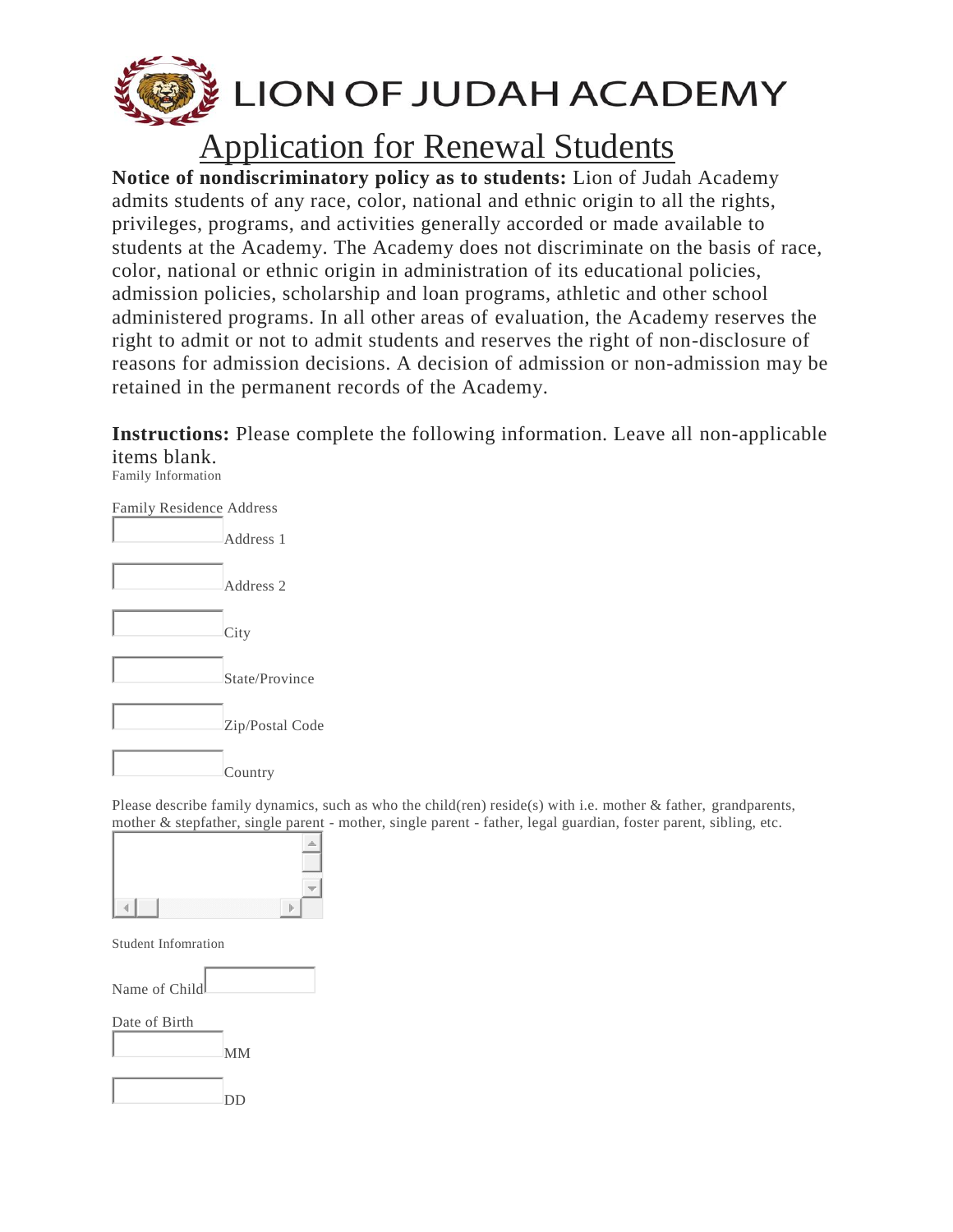| LION OF JUDAH ACADEMY            |  |
|----------------------------------|--|
| <b>YYYY</b>                      |  |
| Family Relationship              |  |
| Current Agel                     |  |
| Gender                           |  |
| Entry Grade<br>Level             |  |
|                                  |  |
| Guardian Information             |  |
| Head of Household                |  |
| Relationship                     |  |
| Job Title                        |  |
| Place of Employment              |  |
| Education, Last grade completed: |  |
| Degree                           |  |
| Home Phone<br>$($ ### $)$        |  |
| ###                              |  |
| ####                             |  |
| Cell Phone                       |  |
| $($ ### $)$                      |  |
| ###                              |  |
| ####                             |  |
| Work Phone<br>$($ ### $)$        |  |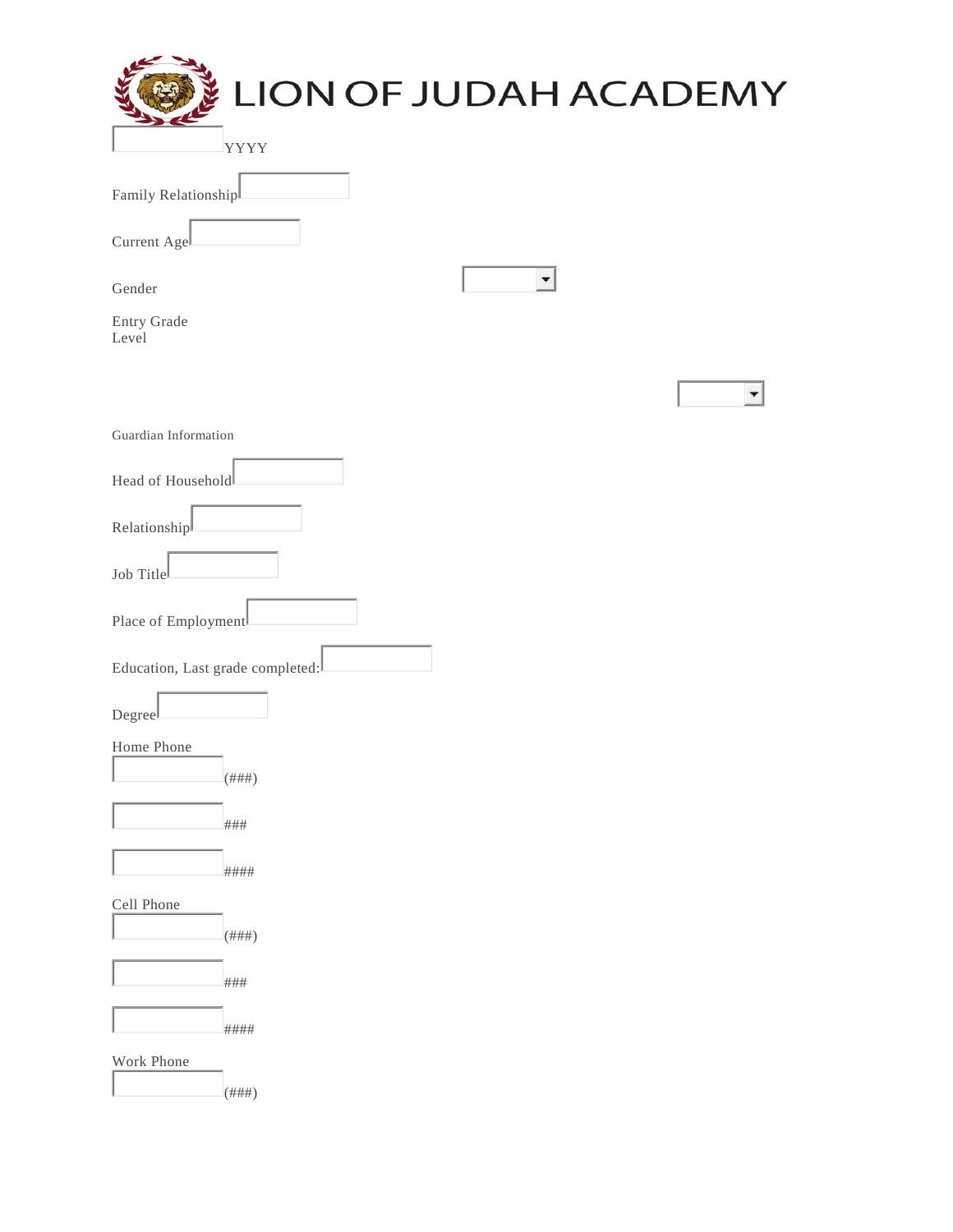| LION OF JUDAH ACADEMY            |
|----------------------------------|
| ###                              |
| ####                             |
| Email                            |
| Parent / Other Guardian          |
| Relationship                     |
| Job Title                        |
| Place of Employment              |
| Education, Last grade completed: |
| Degreel                          |
| Home Phone<br>$($ ### $)$        |
| ###                              |
| ####                             |
| Cell Phone                       |
| $(\# \# \#)$<br>Barrier of       |
| ###                              |
| ####                             |
| Work Phone<br>$(\# \# \#)$       |
| ###                              |
| ####                             |
| E-Mail                           |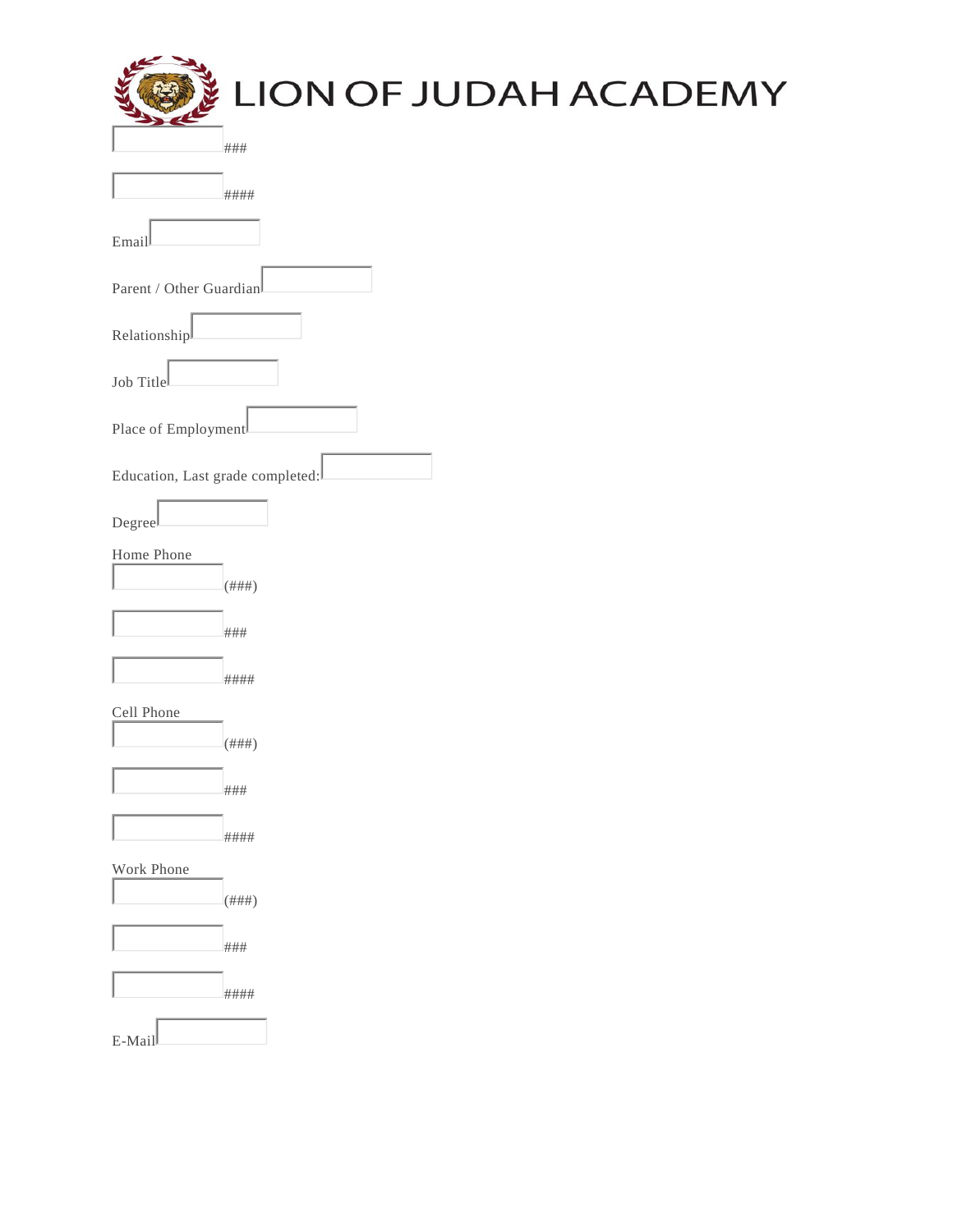

Lion of Judah Academy thrives because of the families that share in the mission to provide a safe, nurturing wellordered environment for its students. Volunteering your talents is very important for the continuation of this mission and required of all parents/guardians. What professional certifications, skills, talents, or life experiences do members of the household possess that may be of benefit to the community and mission of the Academy?

| ,,,,,,,,,,,,,,,,,,,,,,,,,,, | w |
|-----------------------------|---|

family church membership

| Church Namel |  |
|--------------|--|
| Address      |  |

Pastor's Name

Pastor's Phone

| $($ $\mu$ $\mu$ $\mu$ $\lambda$<br>开开开 |
|----------------------------------------|

###

####

Our Practicing Denomination Is

П My family does not currently have a home church.

Please share with us, why you want your family to be a part of Lion of Judah Academy:



Lion of Judah Academy has gone Digital **C O N T A C T U S A T 4 0 7 - 557 - 8 1 1 6 , I F [Y O U H A V E A N Y Q U E S T I](http://www.appomattoxchristianacademy.com/contact) O N S !**